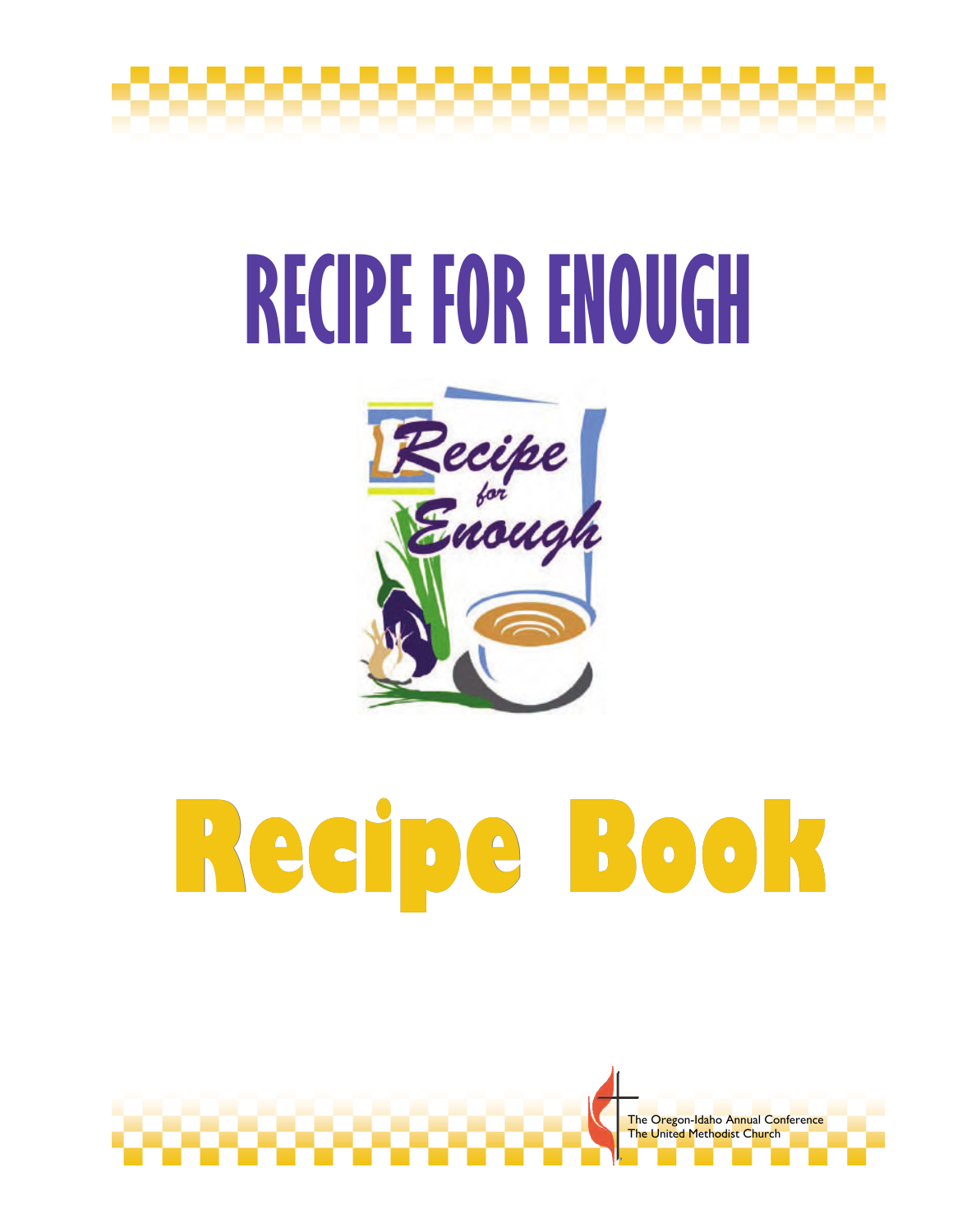

# **RECIPE BOOK**

## **Introduction**

This cookbook, written for local churches, contains recipes for many projects and ministries related to the elimination of hunger in Oregon and Idaho. All of these recipes are easily adapted to individual church meal plans.

The cookbook is divided into three categories:

### **Appetizers:**

*Activities that will help your congregation build enthusiasm for fighting hunger in your community.* 

### **A la Carte Items:**

*The main courses for hunger ministries—the "meat" of our efforts.* 

### **Desserts:**

*Going the extra mile.* 

### **Share your recipes**

As you look through these recipes and start putting them to use, you will probably "cook up" some to your own church's taste and appetite. Please share your ideas with other churches around the Conference. Submit your ideas to Gayle Woods, co-chair, Task Force for the Bishop's Initiative to Eliminate Hunger, at *[gaylewoods5964@msn.com](mailto:gaylewoods5964@msn.com)*.

### **Share your stories**

Bishop Bob Hoshibata would like to hear your opinions about "Recipe for Enough" and how your church responds. Email him at *[bishop@umoi.org](mailto:bishop@umoi.org)*.

Good cooking!

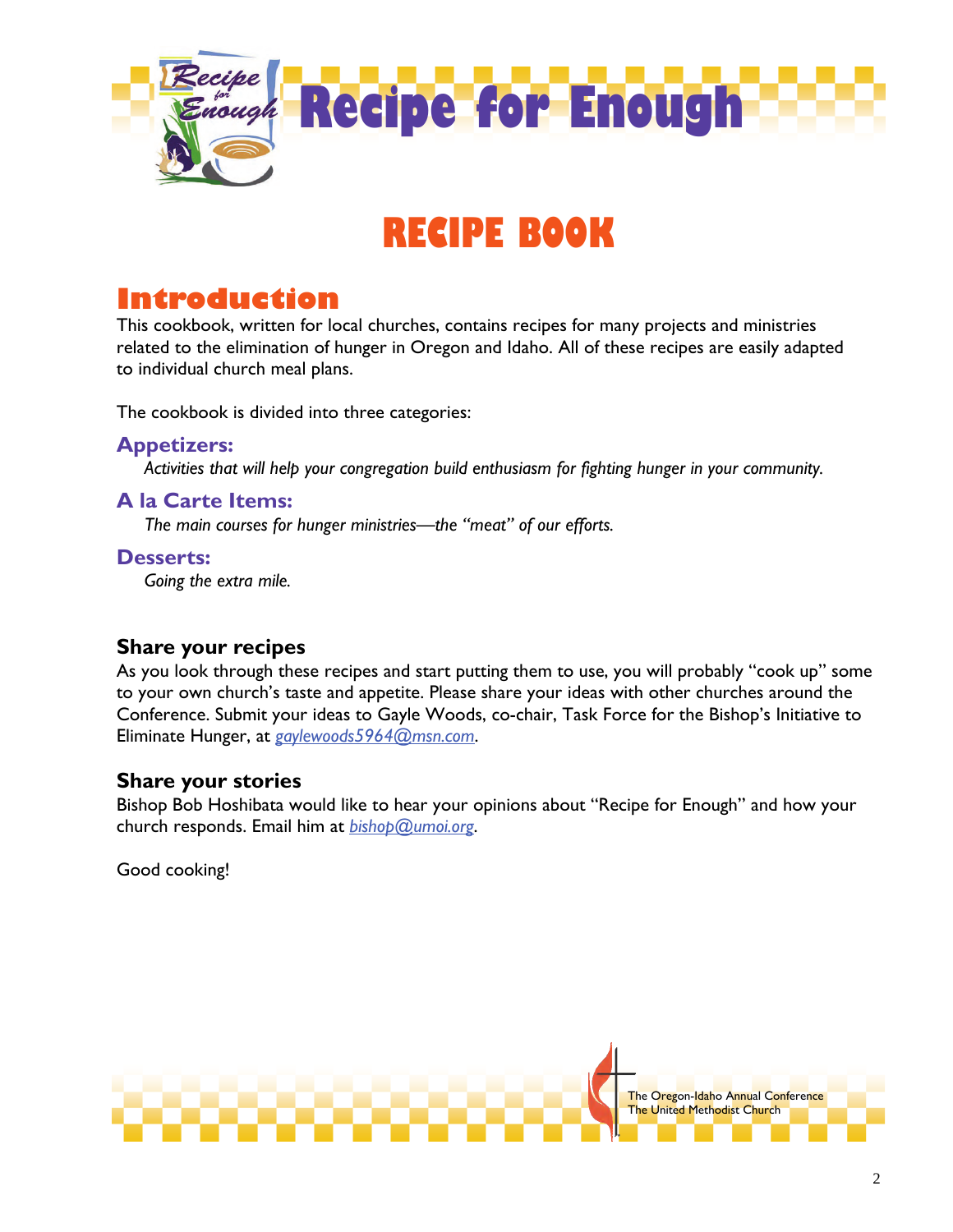

# **APPETIZERS Hunger Awareness Sunday**  *Plan a special day to feature pictures and stories of people in need.*

**Submitted by: Task Force Submitted by: Task Force Serves: Hungry People** 

Summer feeding program providers

Invite a guest speaker to address the root causes of hunger.

Show a PowerPoint presentation revealing statistics related to hunger in your state (available through the Bishop's Initiative website).

Gather pictures and stories of children and adults in need.

Take a collection for the "Change Hunger Fast" offering at Annual Conference.

View a food stamp video.

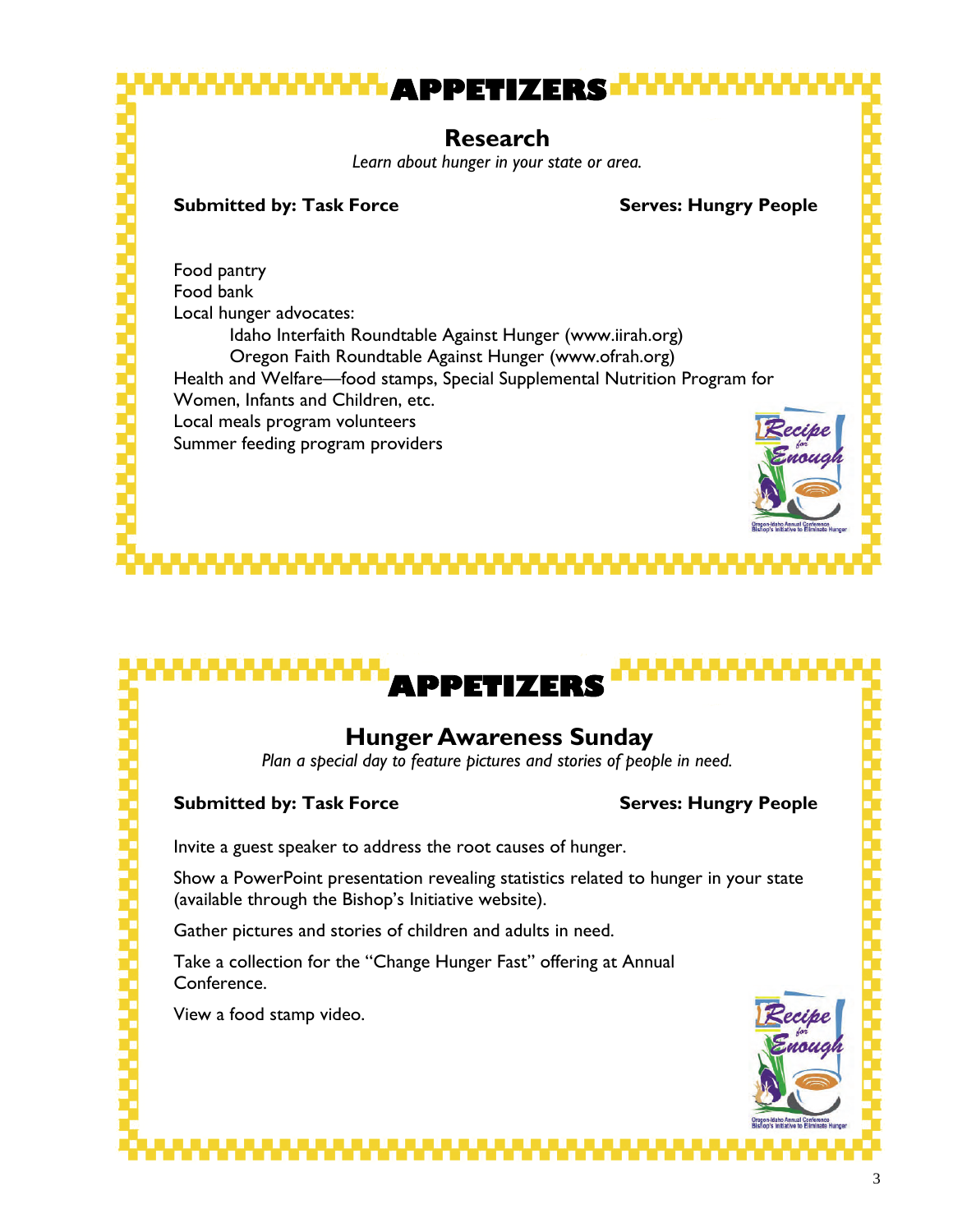**APPETIZERS Food Drive**  *Donate food to the nearest food pantry.*  **Submitted by: Task Force Submitted by: Task Force Serves: Hungry People** • Contact a food pantry in your community to determine its greatest needs. • Organize a food drive within your congregation or partner with other churches or organizations to sponsor a drive. Set a goal. • For creative and fun ideas, go to: ◊ http://communityfoodbank.com/get-involved/donate-food/food-drive-ideas/ ◊ http://www.palatinetownship.com/Food\_Drive.htm ◊ http://www.akroncantonfoodbank.org/content.cfm?id=2004

◊ http://www.oregonfoodbank.org/events\_and\_food\_drives/ food\_drives/fun\_ideas.html

## **APPETIZE**

### **Pray**

*Be in prayer for those who are hungry and for those who are working to eliminate hunger* 

#### **Submitted by: Task Force Submitted by: Task Force Serves: Hungry People**

- Pray each week during worship for those who are hungry, for those who provide your food, and for those working to eliminate hunger.
- Ask the members of your congregation to pray for the hungry at every meal.
- Start a discussion about what your congregation feels God is saying to them through this time of prayer. Is your church being called to respond?



4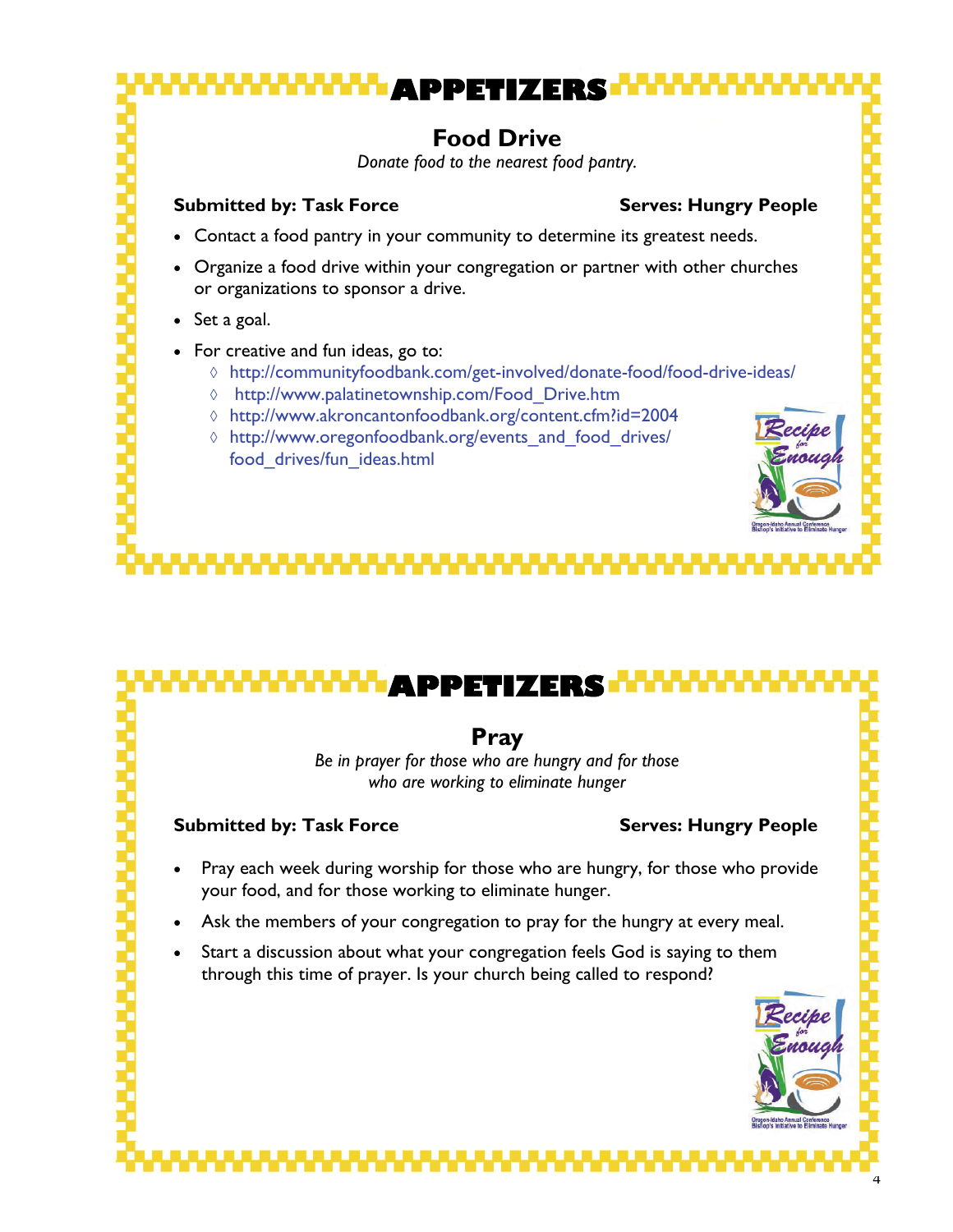



 $\mathbf{c}$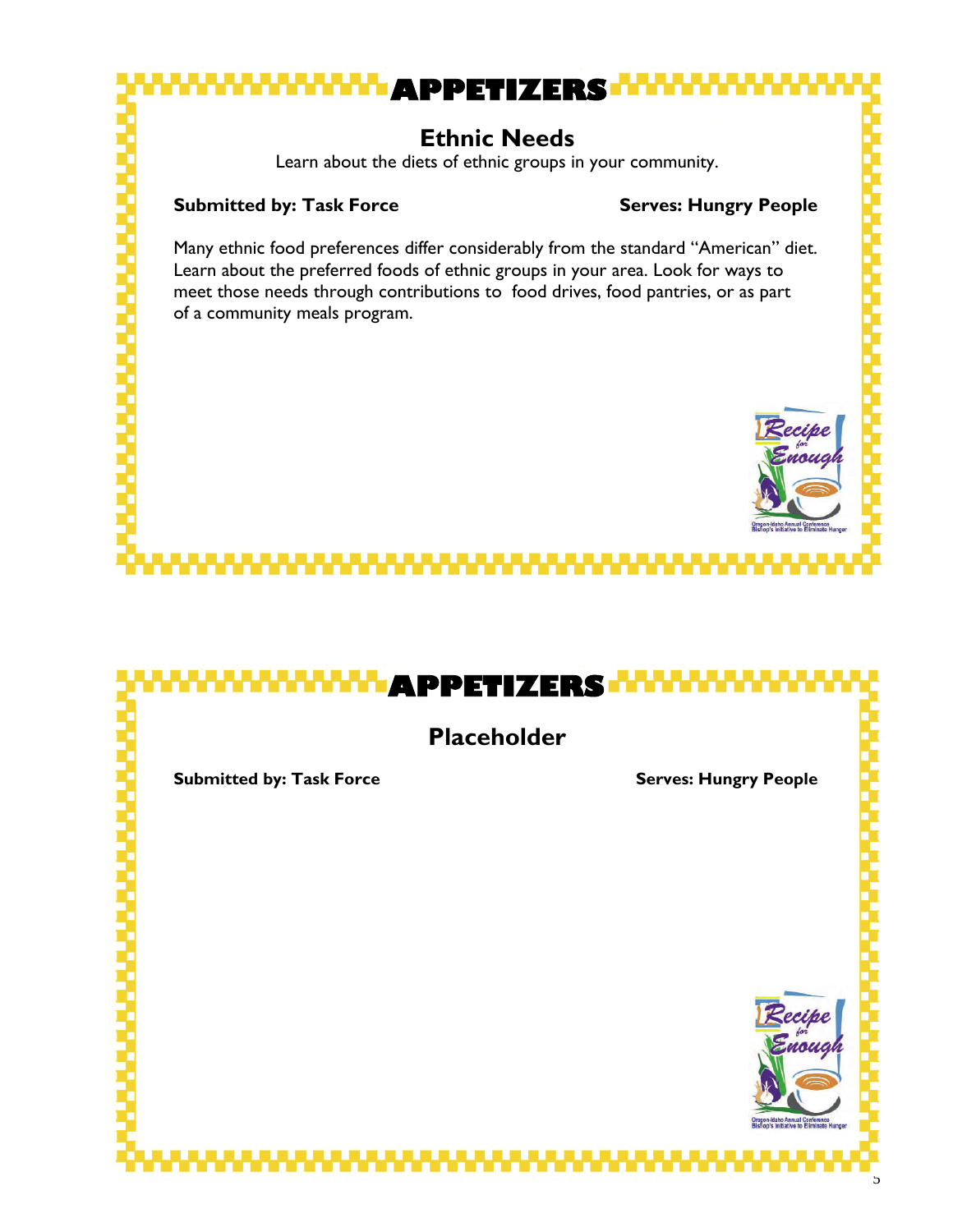## **Meals Program**

*Make an ongoing commitment. Sit with the guests and learn their stories.* 

#### **Submitted by: Task Force Submitted by: Task Force Serves: Hungry People**

Contact community meals programs to learn about their needs. Find out how your congregation can help extend their ministry. Would they benefit from additional volunteers to support their program or could your congregation extend the services already provided? If so, develop a cadre of regular volunteers and make an ongoing commitment.

Above all, welcome those you feed as guests. Sit and eat with them. Learn their names and their stories.

## **DIRECT SERVICE**

## **Food Pantry**

*Find volunteers and make a commitment to serve regularly.*

#### **Submitted by: Task Force Serves: Hungry People**

Learn about existing food pantries in your community and needs and limitations they have. Are they in need of volunteers? Are they able to meet existing community needs? How can your congregation be of the most assistance?

Are existing pantries unable to meet the growing need, or do they place severely limiting restrictions on who may receive food and how often? If so, is your congregation prepared to start a food pantry ministry? Your state or area food bank can guide you in the process. Additional assistance may be found at:

<http://www.marionpolkfoodshare.org/index.php?CategoryID=16> [http://www.worldhungeryear.org/get\\_active/food\\_pantry.asp](http://www.worldhungeryear.org/get_active/food_pantry.asp) <http://www.cofchrist.org/hunger/pantry/default.asp> <http://www.navpress.com/EPubs/DisplayArticle/1/1.27.6.1.html> <http://www.springwellofhope.org/outreach/foodpantry.html> [http://www.foodbankcentralflorida.org/PDFs/Starting\\_a\\_Pantry.pdf](http://www.foodbankcentralflorida.org/PDFs/Starting_a_Pantry.pdf)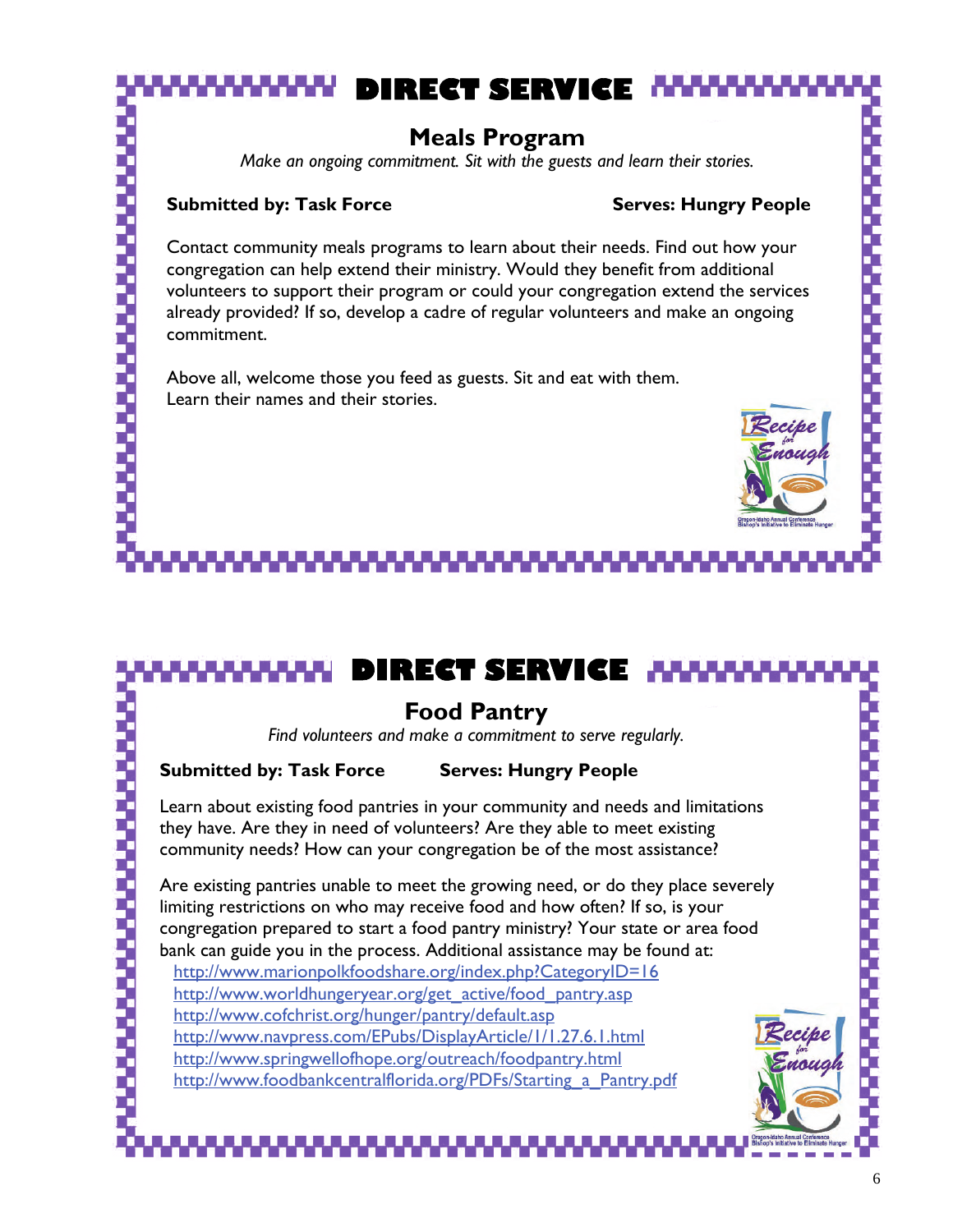## **Community Meals Program**

IRE**CT** SERVIC

*Partner with another denomination and work together to fill a need.*

#### **Submitted by: Task Force Serves: Hungry People**

Examine the needs in your community. Are there existing meals programs? If so, do they leave a gap that could be filled by your church? Look for areas of greatest need, keeping in mind times when needs are at a peak; e.g., the last week of the month when people are waiting for paychecks.

Determine how great a commitment your church is prepared to take on. Questions to ask include:

- Does your congregation already have fellowship around food? If so, how can you open the meal to those outside the congregation who may be hungry?
- Will you begin a new meals program to fill an existing void?
- Is there another congregation or several other churches, possibly of other denominations, that you could partner with to start a meals program?
- Where will you serve the meals?
- How often?
- Who will prepare them, serve and clean up?
- How will you pay for the food? *(You may consider partnering with a local food bank, pantry, care agency, grocery store or business. If you partner with the Idaho Foodbank, you must become a member of the food bank which requires a small amount of paperwork, but provides an avenue for less expensive food and a place to store food somewhere other than your church.)*

Once you've decided how and when you will provide meals, advertise through local care agencies, senior centers, food pantries, newspapers, community access channels, etc.

When you provide meals, encourage members of your congregation to be on hand to eat with the people you are feeding and listen to their stories. It will give your members an opportunity to get to know the real, human faces of hunger and to take their stories back to your congregation. It's also a great way to share through example the good news of Jesus and his life-changing ministry.

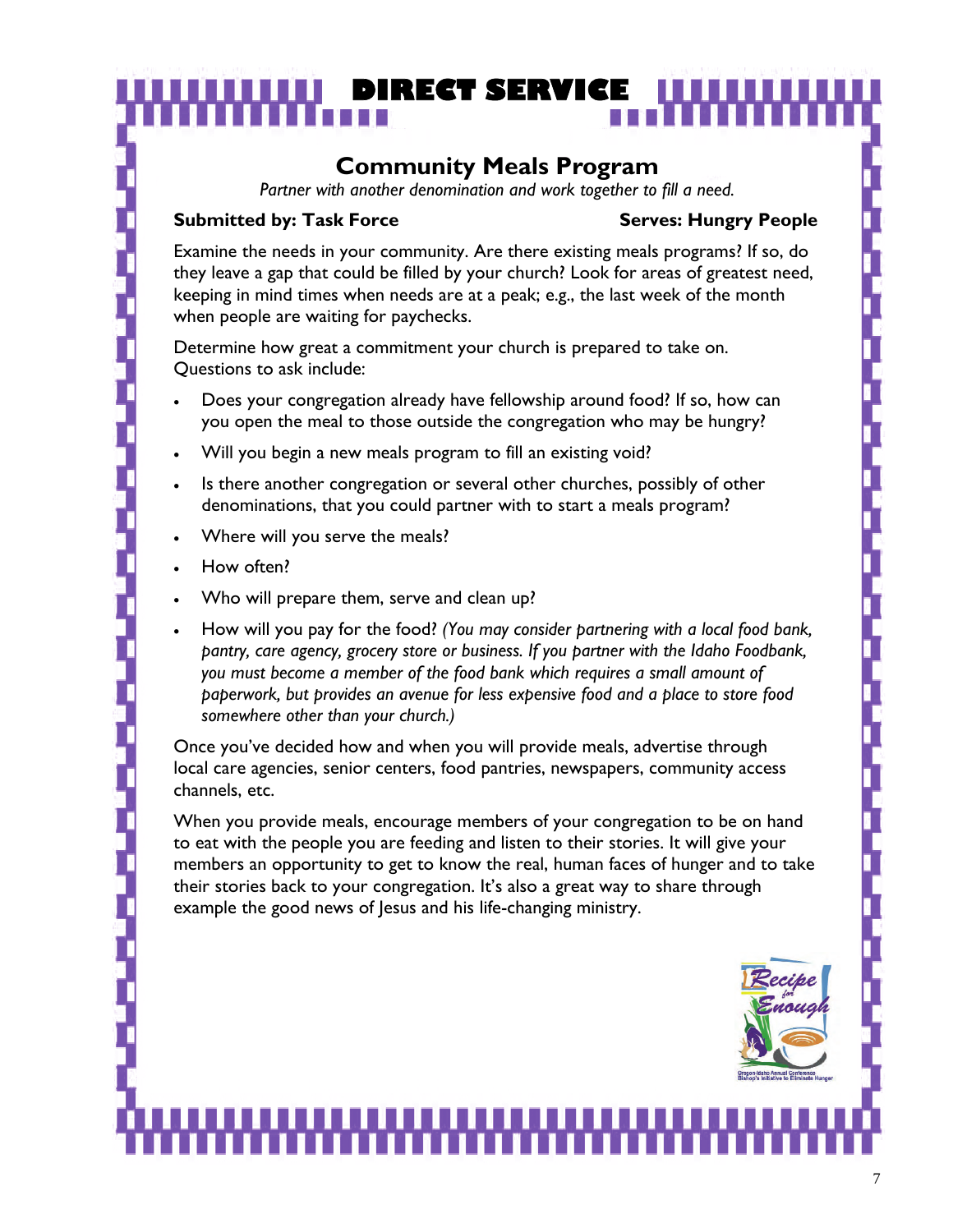# RE<del>CT SERV</del>I

## **Additional Service**

*Extend the hours or days a pantry is open or make deliveries to homebound.* 

#### **Submitted by: Task Force Submitted by: Task Force Serves: Hungry People**

Most food pantries are open very limited hours; this may not allow working families to access needed food. Contact your local food pantry and investigate opportunities to provide volunteers to help staff the pantry, allowing pantries to extend their hours. Are there elderly or disabled persons who are unable to get to the pantry? Would it be possible to transport them to and from the pantry or to make deliveries to their homes?



## **DIRECT SERVICE**

## **Brown Bag Lunches**

*Many feeding sites are closed on weekends. Fill the gap with sack lunches.* 

#### **Submitted by: Whitney UMC, Boise <b>Serves: Hungry People**

Assess the need for weekend feeding in your community by talking to local care agencies and pantries/food banks. Start out small to determine the workability and delivery options; e.g., your church, a local park, a care agency, etc. After you establish the need, you may want to consider partnering with a local food bank, pantry, another church or grocery store. If you want to partner with the Idaho Foodbank, there is a small amount of paperwork involved, but food can be provided less expensively. Consider putting caring messages in the bags or having Sunday school children decorate the outside of the bags. Learn about how Whitney UMC provides brown bag lunches on Saturdays by going to [http://www.whitneychurch.com/ministries/saturday lunches/](http://www.whitneychurch.com/ministries/saturday%20lunches/).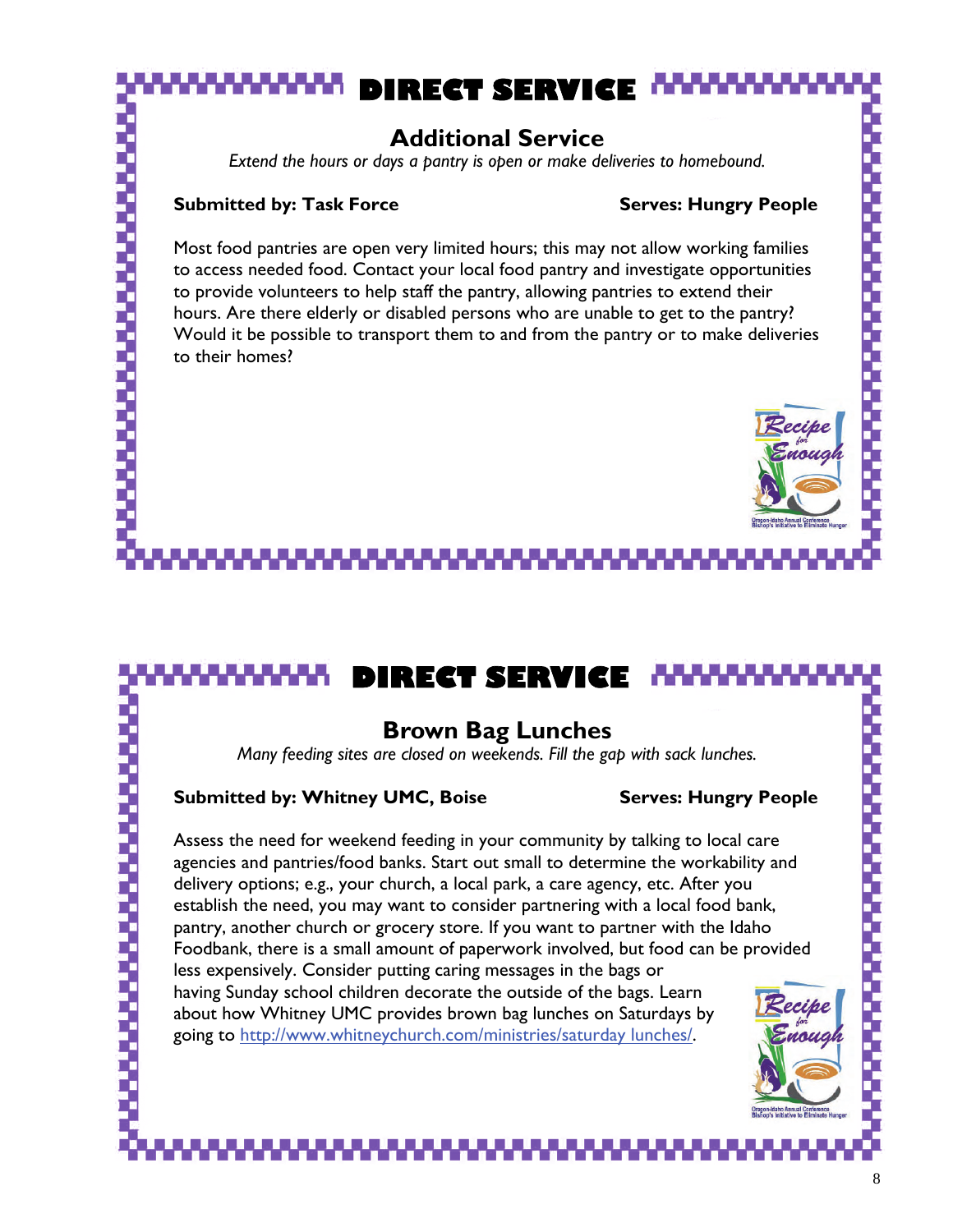## **Deliver Lunches**

*Children in rural areas may not be able to get to a summer or holiday feeding site. Find a way to bring the meals to them.* 

#### **Submitted by: Task Force Serves: Hungry People**

Participation in summer breakfast and lunch programs is much smaller than participation in free and reduced-lunch programs during the school year. Some children live too far to walk and are unable to find transportation to the feeding site. Check with the school district or other meals provider to find out if it would be possible to deliver meals or offer sack "lunches" at satellite locations.

## **DIRECT SERVICE**

## **Provide Rides**

*Pick up people and drive them to a meals program, food pantry or farmers' market.* 

#### **Submitted by: Task Force Submitted by: Task Force Serves: Hungry People**

Go to area care agencies to see if there is a need to transport people to meals programs, food pantries or farmers' market. Determine days and times when drivers are needed most. Find volunteers who have good driving records and who are dependable. Advertise this service through local care agencies and pantries. Where possible, use a vehicle that is insured through the church such as a church van.

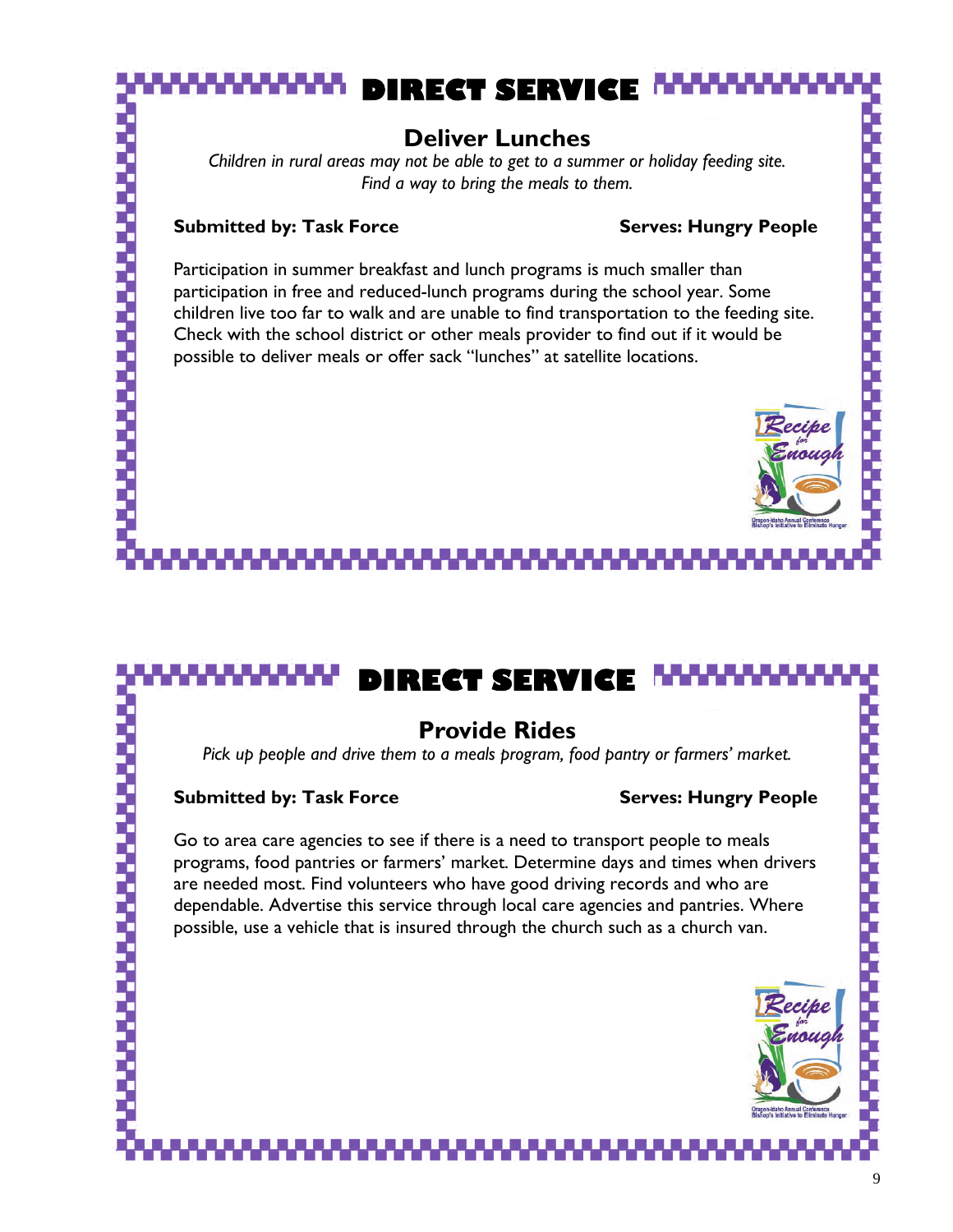## **Nutrition Classes**

*Partner with the extension service to teach individuals how to plan and prepare nutritious meals.* 

#### **Submitted by: Task Force Serves: Hungry People**

Many young parents lack the training and skills to provide nutritious meals for their families. This is especially challenging when trying to extend a limited income, live on a food stamp budget, or use the foods provided by food pantries. Classes may be available through your county extension agency. Contact them and the food bank serving your area to find out about the needs in your community. Your church may even be able to offer your facility to hold some of the classes.

Find volunteers who have some background in nutrition; e.g. home economics teachers, retired nutritionists, retired nurses, or the experienced cooks in your congregation and offer assistance in teaching nutrition classes through the county extension agency or food bank. Provide childcare for parents participating in the classes.

# **DIRECT SERVICE**

## **Migrant Meals Programs**

*Become involved in or begin a meals program for migrant workers in your community. Offer child care programs.*

#### **Submitted by: Task Force Submitted by: Task Force Serves: Hungry People**

Contact your area migrant council. Establish if there is a need in your community for a migrant meals program. If there is a program, offer to provide volunteers to help. Find out what days and times the program needs volunteers and find people willing to help. Where possible, provide people who can speak the language of the people receiving the service. If there isn't a meals program, find out when meals are most needed. You may want to partner with another church or care agency and pool resources.

Another much needed item you might provide is childcare especially when school is not in session. By coordinating community resources, you may be able to offer programs to help children retain or increase their academic skills as well. Consider story times, art programs, science activities and organized recreation.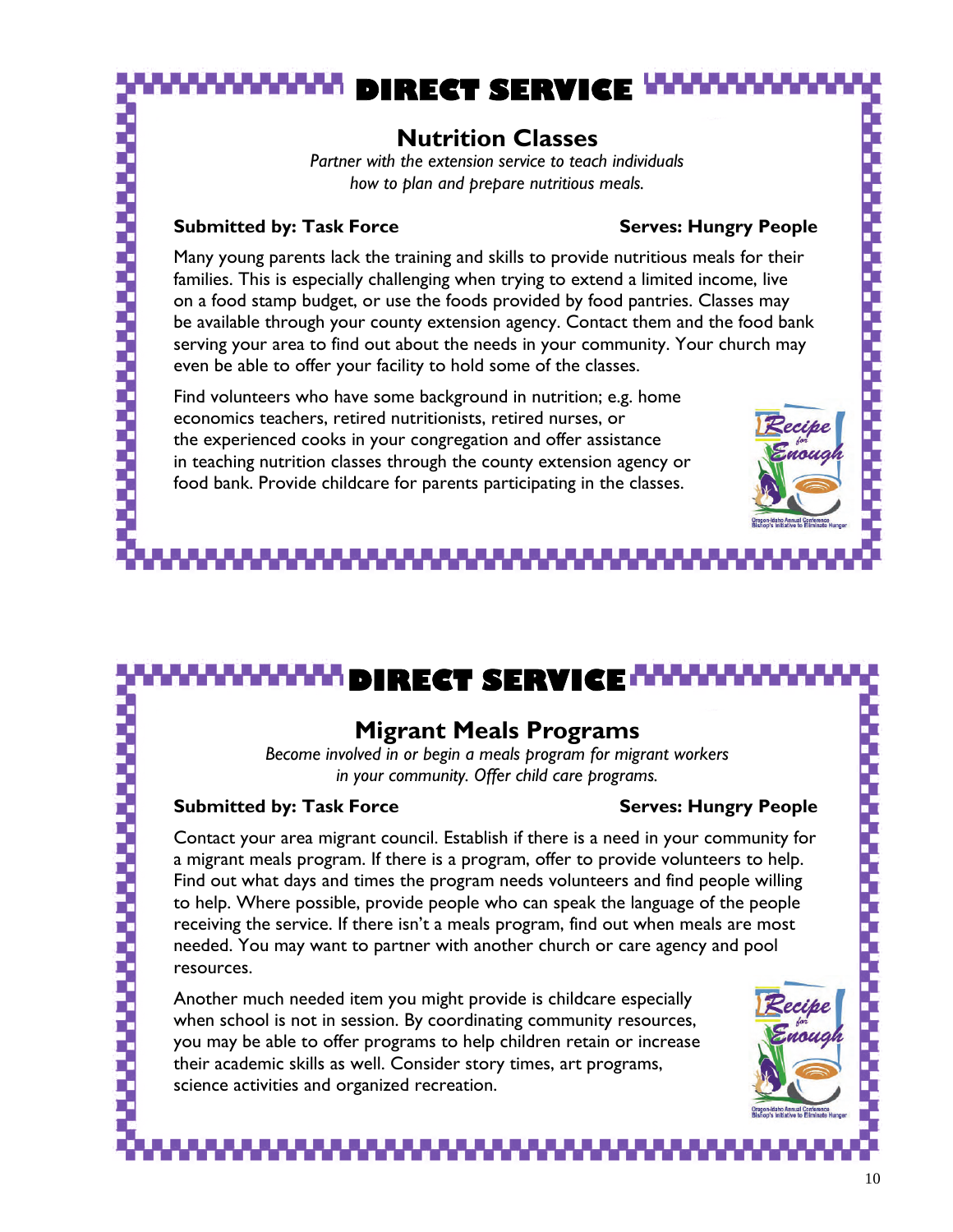## **Weekend Backpack Program**

*Begin a program to provide food for students and their families over the weekend.*

#### **Submitted by: Task Force Submitted by: Task Force Serves: Hungry People**

For families that rely on free or reduced breakfast and lunch on school days, weekends can be a very hungry time. Check with your local school district to determine if there is already a weekend backpack program in place that provides children in need with a backpack filled with six meals every Friday so that the child can eat over the weekend. If there is a backpack program in place, check to see if your congregation can provide volunteers to stuff the backpacks each week or if, with your help, the program can be expanded. Your congregation might also offer to donate some new backpacks to the project so more people can be fed.

If there isn't a program already in place, you can partner with the local extension of your state food bank and school district to start one. The school building must be identified as a Title I school in order to use the program. You might also look at involving other congregations to help carry the load of this project.

# **DIRECT SERVICE**

## **Senior Citizens**

*Work with a local senior agency to provide custom food boxes the last week of the month when Social Security checks may have run out.* 

### **Submitted by: Caldwell UMC** Serves: Hungry People

Seniors who rely on Social Security checks may find that they do not stretch far enough to last the entire month—and they may have difficulty buying nutritious food by the end of the month. They may also have special dietary needs.

Contact your local area center on aging or other similar organization. Ask if there is a need your church can help fill. Then each month, get the name or names of seniors and their particular dietary needs. Prepare a box or boxes to return to the agency for delivery to recipients. For more information, contact Caldwell UMC at 208-459-7436 or office@caldwellumc.com.

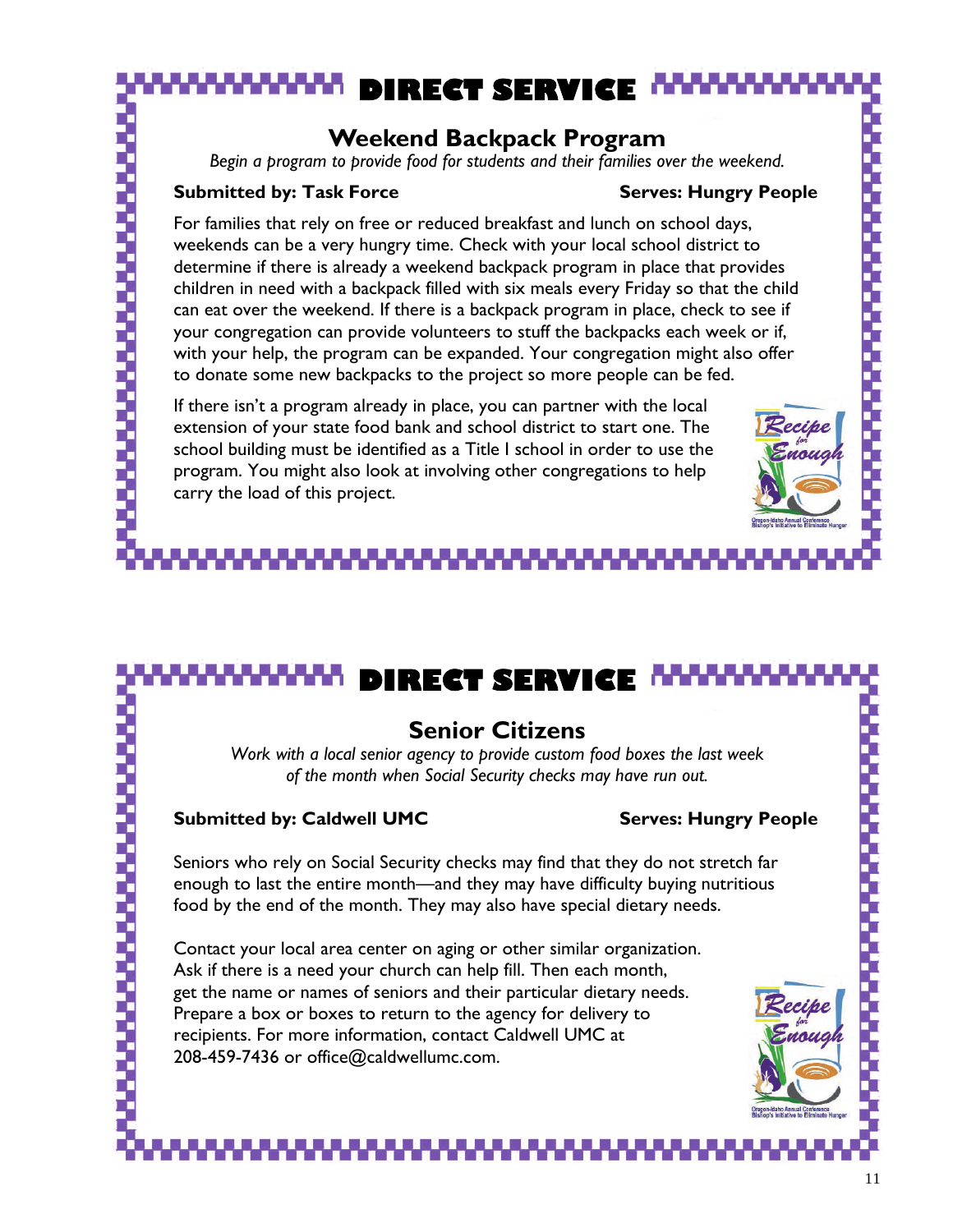## **Feed Volunteers**

*Provide a meal or other support to workers at a free clinic or shelter.* 

#### **Submitted by: Task Force Submitted by: Task Force Serves: Hungry People**

If there is a clinic in your area providing free or reduced-cost medical services to those in need, show your support for the work they do by providing an occasional lunch, coffee and homemade dessert or other treat for the staff. Do the same for a local homeless shelter staff.

# **IRECT SERVICE**

## **Nutrition Programs for Kids**

*Summer and holiday lunches, snacks and dinners may be fully reimbursable through the Federal USDA Child Nutrition program.* 

#### **Submitted by: Task Force Submitted by: Task Force Serves: Hungry People**

Many children are hungry over school holidays and summer vacations. Check with local school districts about the possible need for a summer and holiday nutrition program for kids to provide lunches, snacks and even dinner. The program may be fully reimbursable through the Federal USDA lunch program. In Idaho, contact the Idaho Department of Education at 1-800-377-3529. In Oregon, contact the Oregon Department of Education at 503-947-5893.

You could also write a grant to fund your project and partner with a local food bank or pantry to help put the program together.

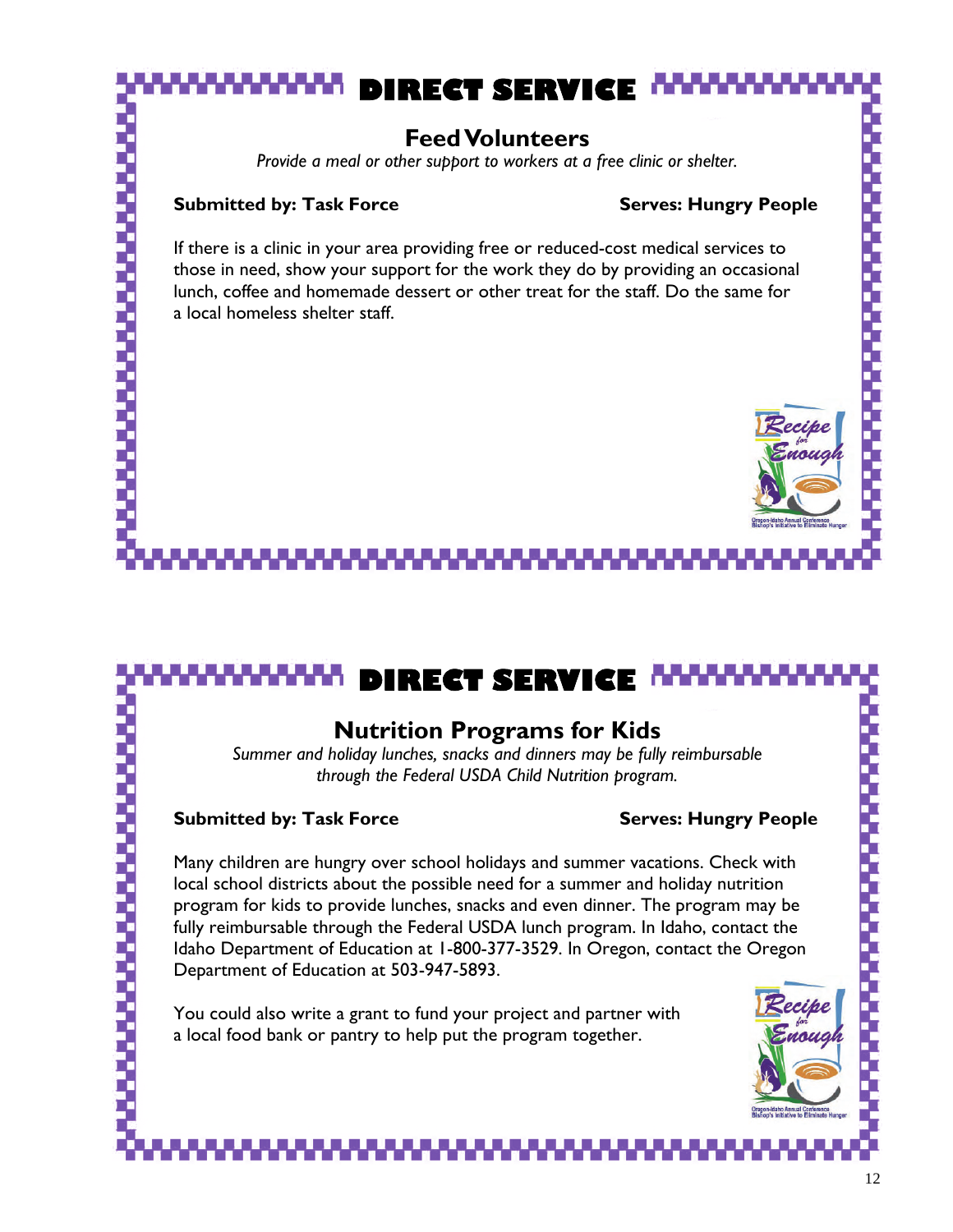# RE<del>CT</del> SERV **Community Garden**  Provide space for low-income families living in apartments to grow their own food.

#### Submitted by: Hillview UMC, Boise **Serves: Hungry People**

Assess the need in your community:

- Are there apartments or mobile home parks that provide low-income housing?
- Is there a refugee population that would enjoy producing their own food?

Consider the following:

- Does your church have property that could support a garden?
- Would you provide the space for others to garden, or would congregation members do the gardening and donate the produce?
- Is there a community agency that might help locate gardeners?
- Is water available?

For additional information, contact Gayle Woods at gaylewoods5964@msn.com.

# **IRECT SERVICE Name of Recipe**  *Short description.*  **Submitted by: Name Submitted by: Name Serves: Who?** Ingredients and instructions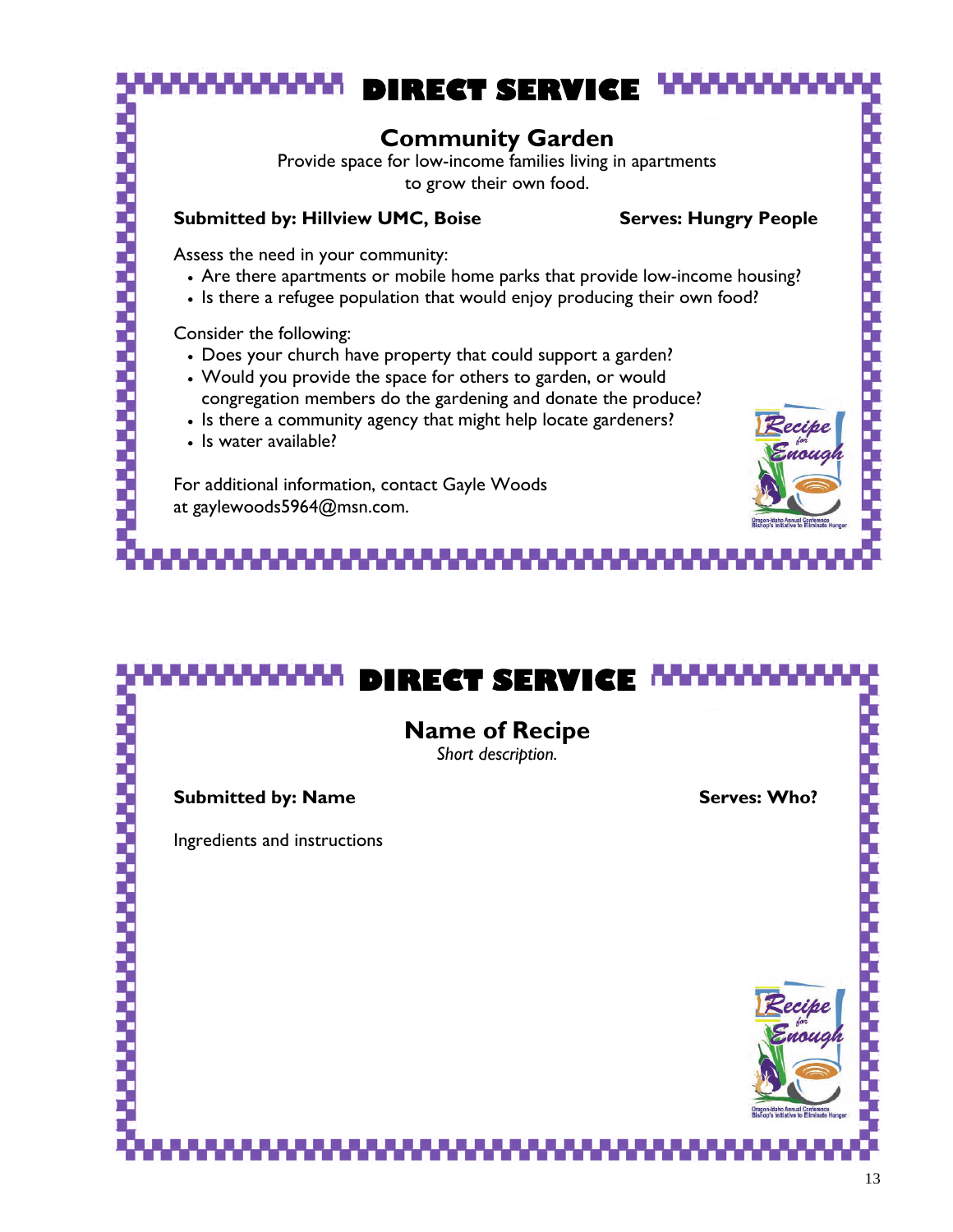# **ADVOCACY Speak Out for Justice**  *Speak out to address current issues concerning hunger. Correct myths.*  **Submitted by: Task Force Submitted by: Task Force Serves: Hungry People**

Become better educated about the root causes of hunger in Idaho and Oregon. The website for The Bishop's Initiative to Eliminate Hunger ([www.umoi.org\)](http://www.umoi.org) contains a bibliography of websites that can help you learn more or access specific information.

Share what you have learned with fellow church members, friends, family and anyone who will listen. Correct misinformation when you hear it. Don't allow myths to be perpetuated. Speak up.

# **ADVOCACY**

## **Letters to the Editor**

*Be a voice for those who are hungry.* 

#### **Submitted by: Task Force Submitted by: Task Force Serves: Hungry People**

Letters to the editor of your local newspaper can be an effective voice for injustice. A concentrated letter-writing campaign centered around a single issue will generate attention.

Some tips for effective letters to the editor:

- Be armed with facts.
- Stick to one point.
- Offer solutions rather than criticisms.
- Stay under the word limit set by your local paper.
- Avoid inflammatory language.
- Speak from your faith base.

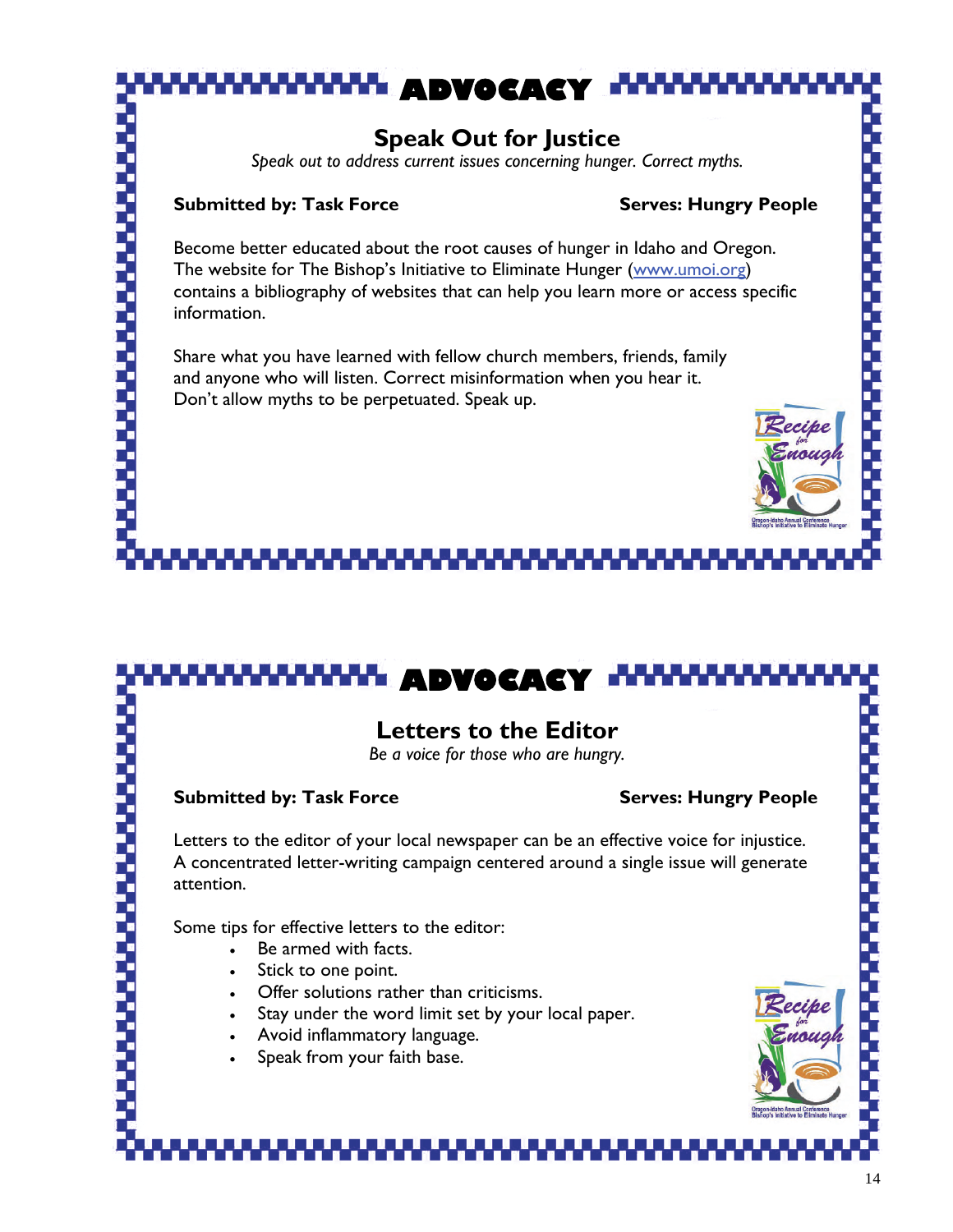# **ADVOCACY**

#### **Get Involved in the Solution**

Attend a meeting or invite a representative from either the *Idaho Interfaith Roundtable Against Hunger* or the *Oregon Faith Roundtable Against Hunger* to speak

#### **Submitted by: Task Force Submitted by: Task Force Serves: Hungry People**

Advocacy groups are working to address the root causes of hunger by changing the systems and laws that contribute to the problem. Two such groups are IIRAH (www.iirah.org) and OPRAH (www.oprah.org). Visit their websites. Learn about the current hunger-related issues in your state and their work to address those issues.

Contact one of these organizations or another similar organization to speak at your church and learn how you can get involved in being part of the solution.



**ADVOCACY**

## **United Methodist Women's Legislative Advocacy Days**

*Get as many people as possible to participate in the annual UMW Legislative Advocacy Days.* 

### **Submitted by: Task Force Submitted by: Task Force Serves: Hungry People**

Check the Oregon-Idaho Conference website [\(www.umoi.org](http://www.umoi.org)) for information about legislative advocacy days in your state.

Legislative advocacy days are open to anyone. They provide training about the legislative process in your state, suggest the most effective ways to influence the legislative process, and highlight current social justice issues before the legislature.

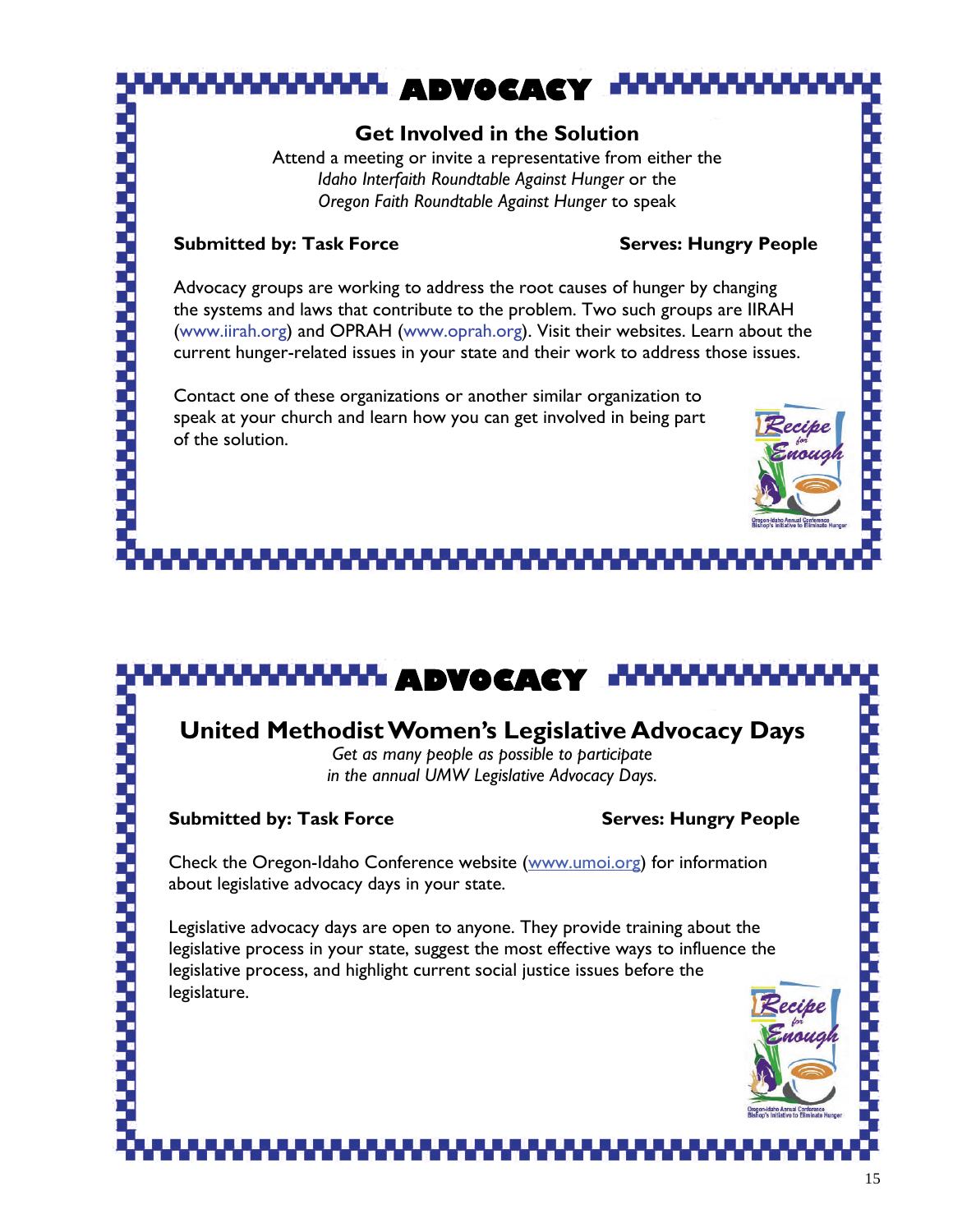# **ADVOCACY**

## **Legislation**

*Get to know your legislators; invite them to an informal gathering and talk with them about your concerns as a person of faith.* 

#### **Submitted by: Task Force Serves: Hungry People**

As long as a church does not endorse a particular candidate, political involvement related to issues of concern does not jeopardize a church's non-profit status. Our United Methodist Social Principles call us to be active participants in the political process, using our faith as a basis for studying issues.

When the legislature is not in session, invite your senators and representatives to an informal gathering. Learn about their concerns and share your commitment to the elimination of hunger. Ask how you can support their efforts.

**ADVOCACY**

## **Support Local Farmers**

*Partner with a local farmer. Become involved with Community Supported Agriculture. Shop locally.* 

#### **Submitted by: Task Force Serves: Hungry People Serves: Hungry People**

Hunger is greater in rural areas. Small farmers are finding it increasingly difficult to compete with corporate farms.

Churches can support local farms and farmers in several ways:

- Learn about issues of concern to local farmers.
- Provide a space for a "Farmers' Market."
- Buy "shares" in a farm's produce and collect when the harvest comes.
- Join a Community Supported Agriculture program. Share the bounty among several church families on Sunday morning.
- Make a commitment to buy local foods that are in season.
- Learn to appreciate the taste of fresh food that has been harvested at the peak of its flavor.
- Join with other families to purchase local meat if it is too much for one family.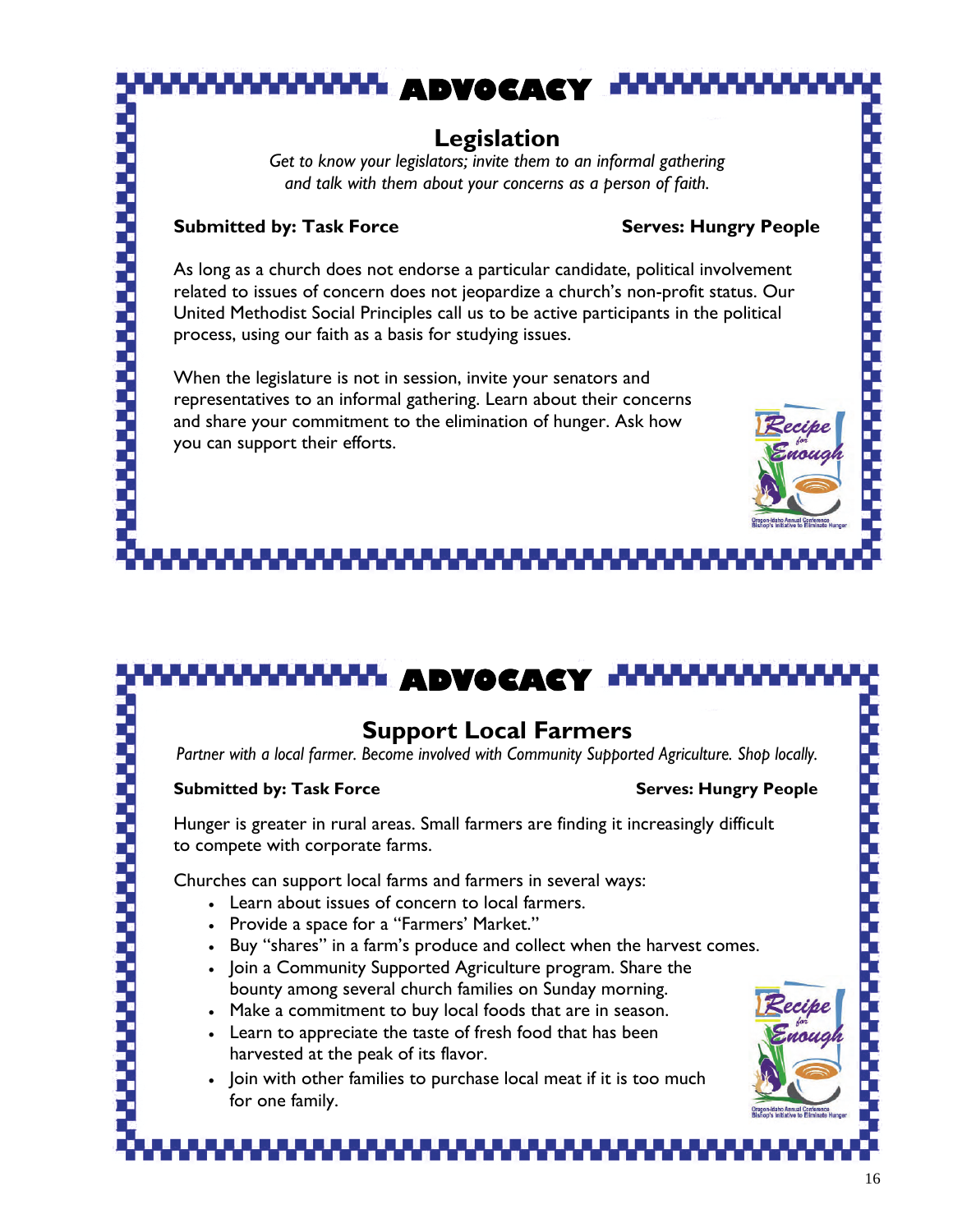

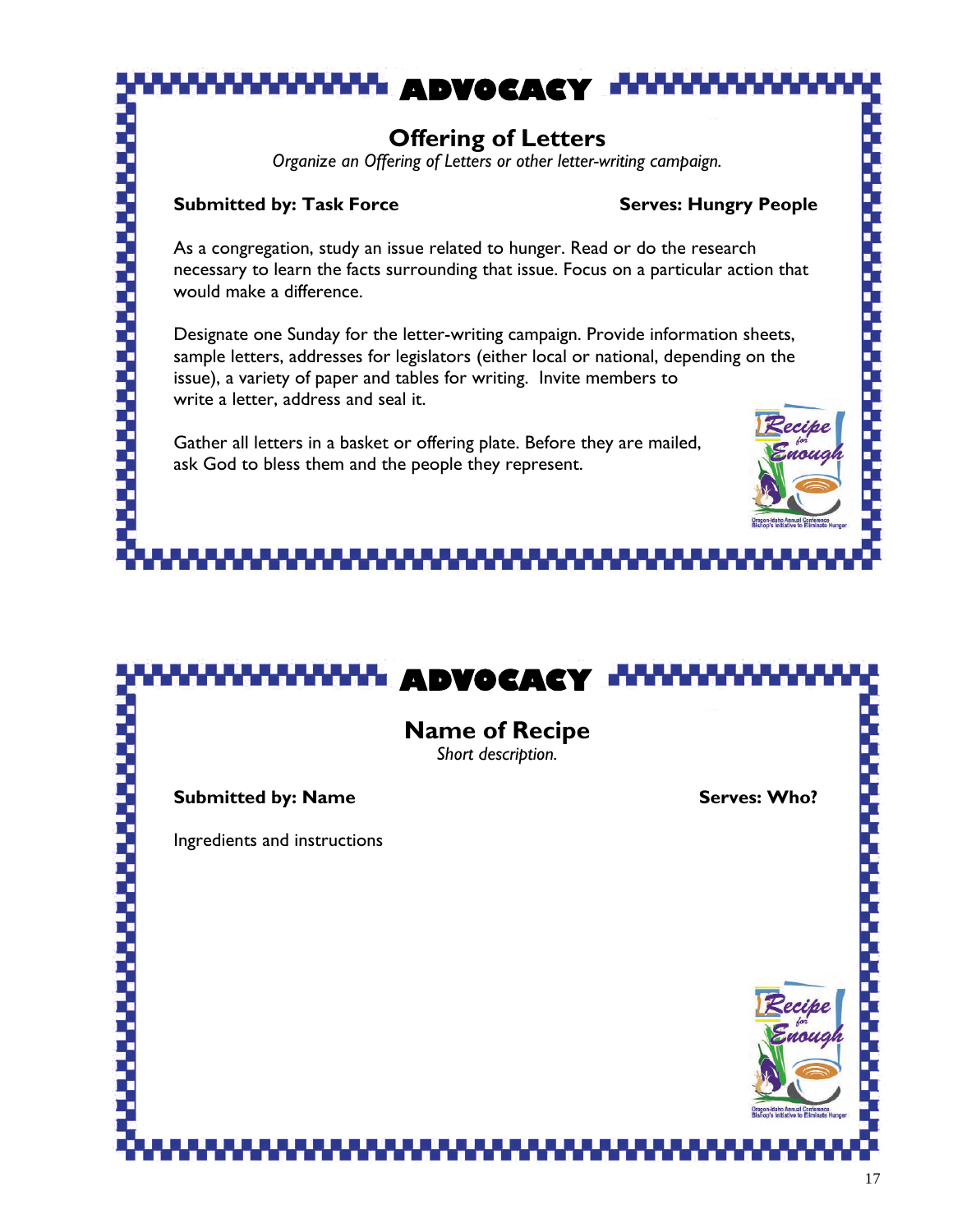# **EDUCATION Share Experience**  *Have volunteers at a food pantry or meals program share their experiences.*  **Submitted by: Task Force Submitted by: Task Force Serves: Hungry People** Invite volunteers, either from within your congregation or the community, to talk with a small group. Ask them to share: • How/why they became involved. • What insights have they gained. • How they have personally benefited from their experience.

- What particular need they see existing in your community.
- Ways the congregation could become involved.

**EDUCATIO** 

## **Study**

*Organize a short-term study group to read and discuss a book about hunger.*

## **Submitted by: Task Force Submitted by: Task Force Serves: Hungry People**

## **Possible titles include:**

*The End of Poverty: Economic Possibilities for Our Time*. Sachs, Jeffrey D. New York: Penguin, 2005.

*Love for the Poor.* Casey, Crossin, Crump, Grieb; Mitchell, Riggs for The National Council of the Churches of Christ USA*.* Cincinnati: Friendship Press, 2005.

*A Blueprint to End Hunger*. Brewer, Brown, Bunch, Dean, Doran, O'Brien, Parker, Prendergast, Schokman, Vollinger. The National Anti-Hunger Organization, 2004.

*Ending Hunger Now*. McGovern, Dole, Messer. Minneapolis: Fortress Press, 2005.

*From Colombus to ConAgra: The Globalization of Agriculture and Food.*  Bonanno, Alessandro, Lawrence Busch, William Friedland, Lourdes Goveia, and Enzo Mingione, eds. Rural America series. Lawrence.

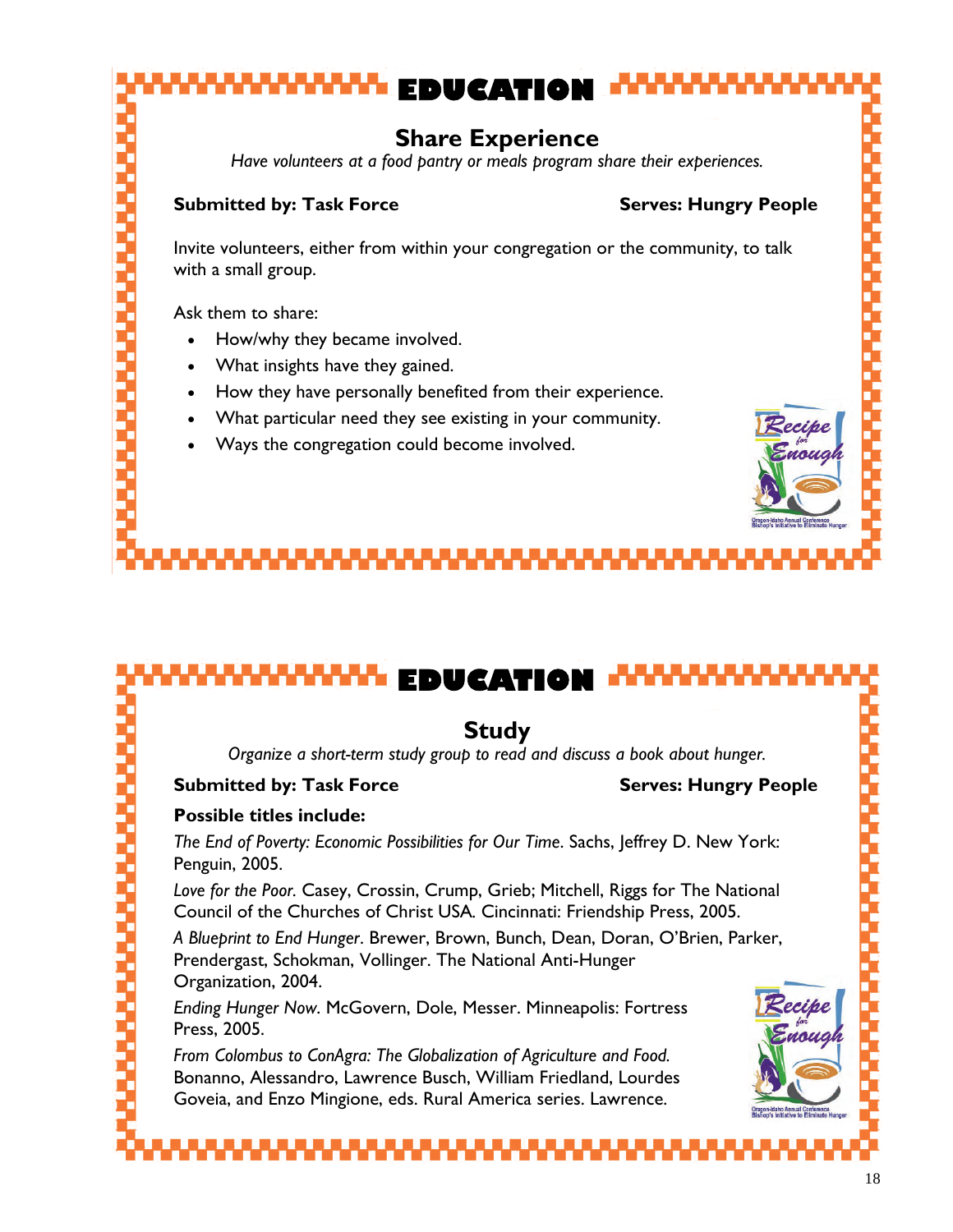# **EDUCATION**

## **Listen**

*Hear the stories of the people you serve in feeding programs and share those stories with your congregation and community.* 

#### **Submitted by: Task Force Submitted by: Task Force Serves: Hungry People**

After you have served your guests, sit with them and listen to their stories if they are willing to share. Ask what else they need or what changes would be most helpful for them. Learn to suspend judgment, to listen without offering solutions. Remember that each person's experience is unique.

With their permission, share their stories (anonymously, of course, unless they indicate otherwise) so others may learn about the realities of hunger.

## **EDUCATION**

## **Myths**

*Dispel myths. Invite a speaker from Health and Welfare to talk about the Food Stamp program.*

#### **Submitted by: Task Force Submitted by: Task Force Serves: Hungry People**

Become educated about the realities of hunger and food insecurity in your state/community.

- The greatest increase in hunger is among the working poor.
- Most jobs do not pay a "living wage," a wage that allows a family to meet basic needs without government assistance and with some ability to plan for the future and to handle emergencies.
- In Idaho, over 70% of those receiving food stamps need to supplement their monthly allotment.
- Increasingly senior citizens are relying on food pantries and other services.
- Read, research, invite knowledgeable speakers to share what they have learned. Talk with fellow church members, friends, family and neighbors. Correct misinformation whenever you hear it.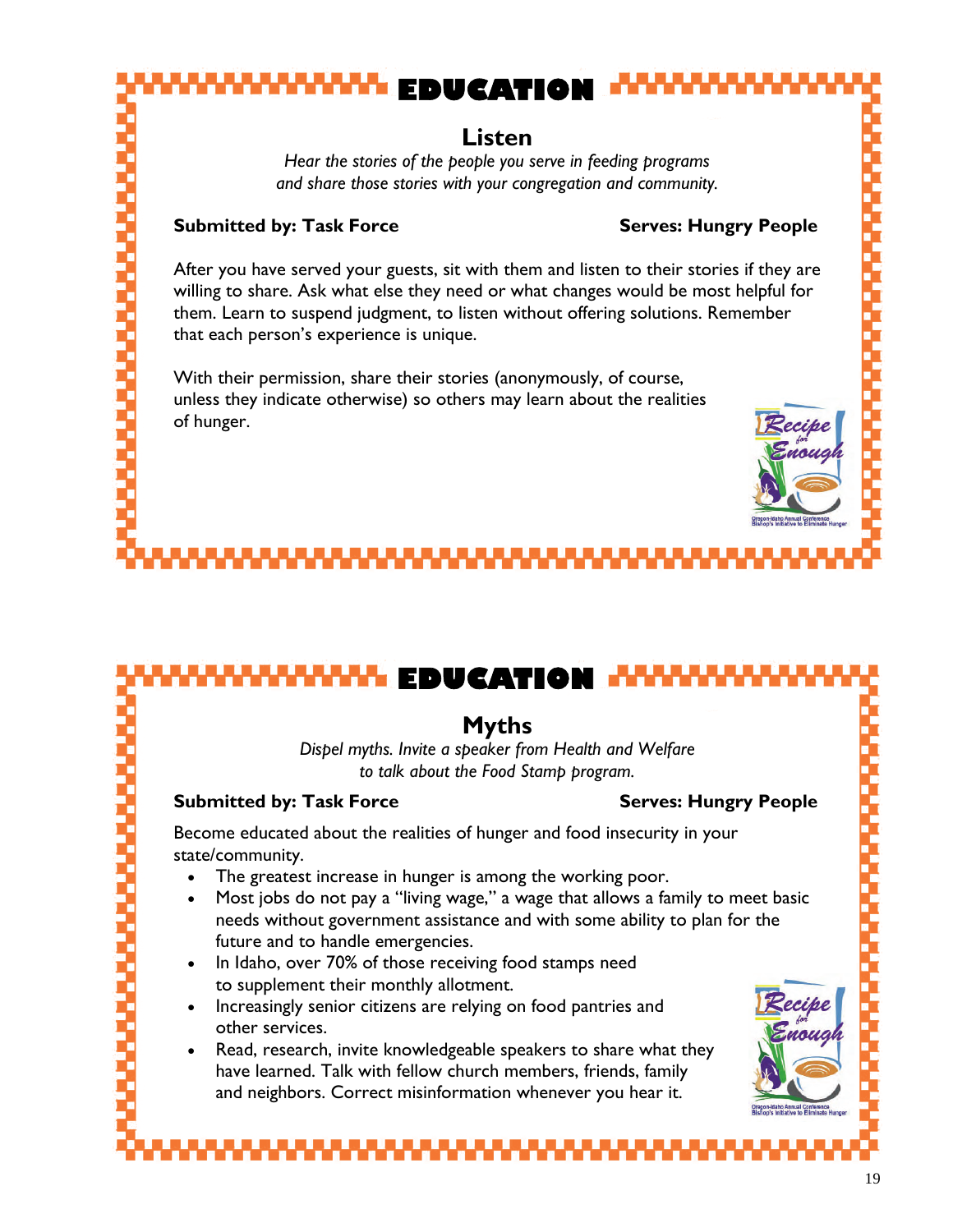**EDUCATIO Name of Recipe**  *Short description.*  **Submitted by: Name Serves: Who?** Serves: Who? Ingredients and instructions

**Food Stamp Challenge** 

**EDUCATION**

*Live for a week on \$1.03 per meal per person. Join the Challenge in October 2008* 

#### **Submitted by: Task Force Submitted by: Task Force Serves: Hungry People**

The average food stamp benefit is \$1.03 per meal per person. Assume you are beginning with only the most basic condiments. Plan, shop for, prepare and eat a week's worth of meals spending no more than that amount.

Reflect on the experience with others who also participated. What were the hardest challenges? How would (or did) your experience differ if you had special dietary needs or restrictions? Work more than one job? Have limited access to transportation and/or affordable grocery stores?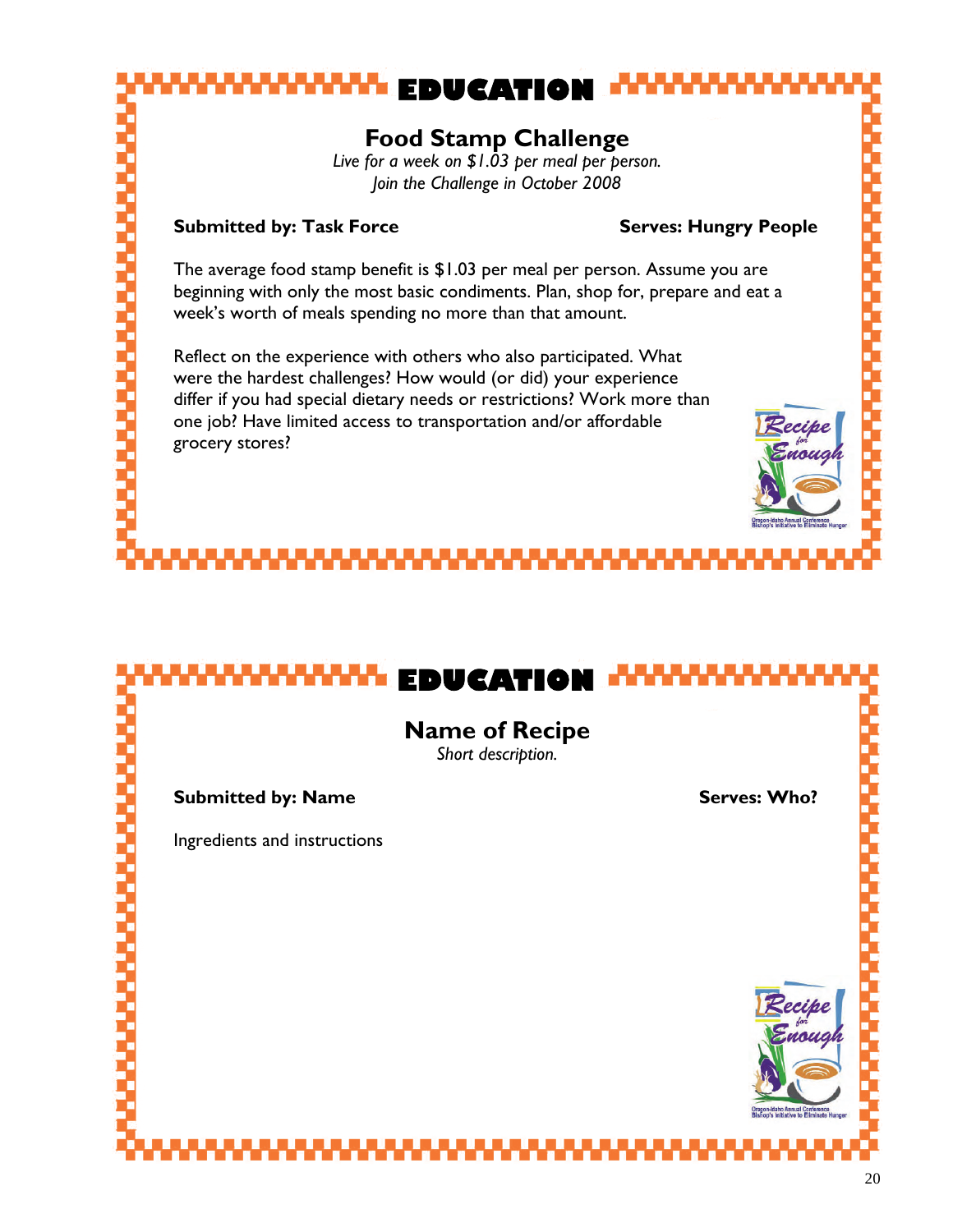# $L \times L$

## **Lift up the Hungry**

Regularly pray for the hungry and those in need during worship and listen for how God would have you respond.

#### Submitted by: Task Force **Submitted by: Task Force** Serves: Hungry People

Make prayer for those who are experiencing physical hunger a regular part of worship and fellowship activities. Ask for discernment in addressing the need.





## **Bible Study**

Consider how you are called to act in response to Christ's teachings and example.

### **Submitted by: Task Force Submitted by: Task Force Serves: Hungry People**

As you engage in both private and small group Bible study, look to the active example of Christ who healed, fed and spoke up for change in the systems that perpetuated injustice.